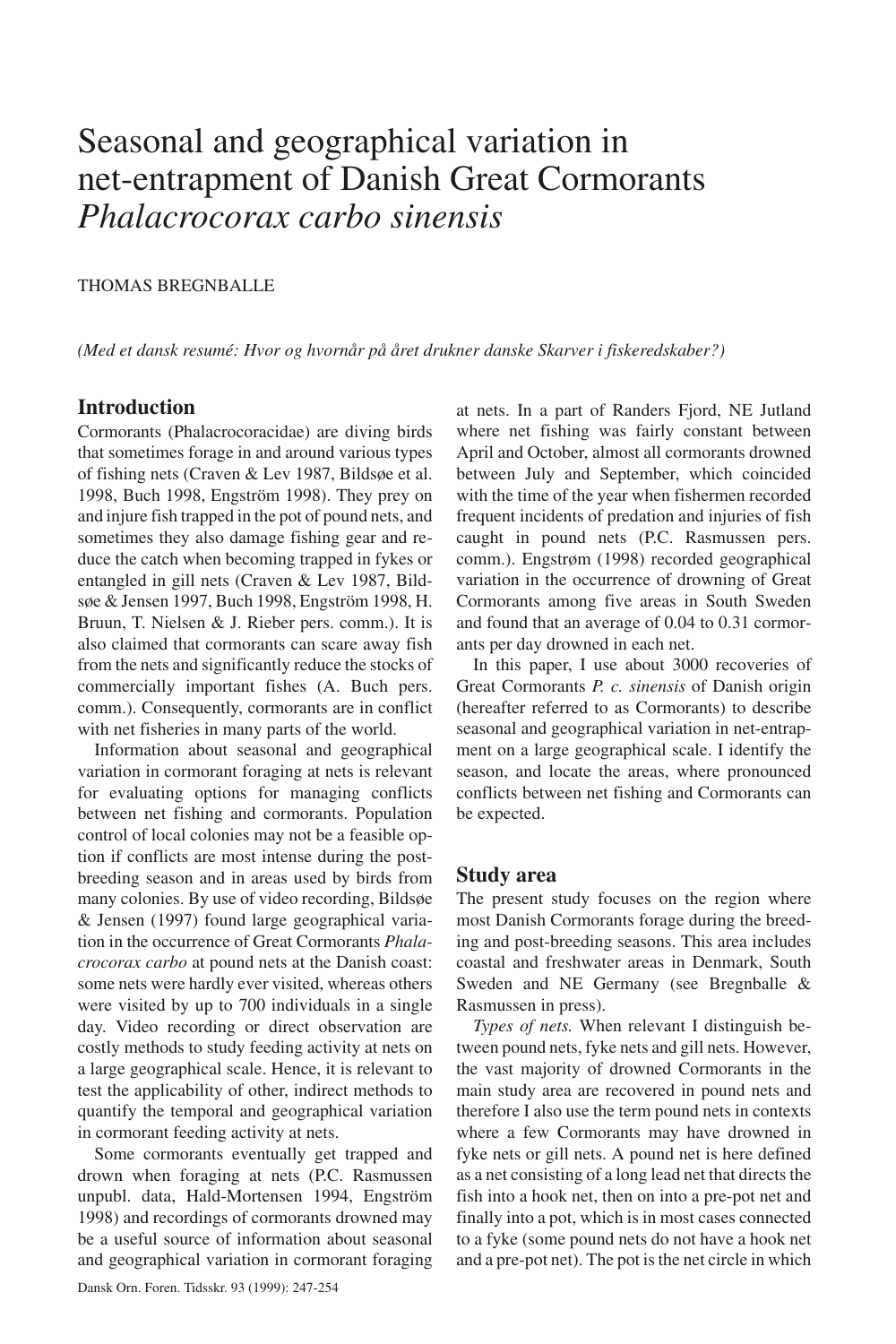

Fig. 1. Seasonal variation in the number of pound nets in Ringkøbing Fjord (▼, n=501, Jan.-Dec. 1994), Randers Fjord ( $\blacksquare$ , n=107, Mar.-Nov. 1991) and Limfjorden ( $\blacktriangle$ , n=532, Mar.-Oct. 1997). Data from Rasmussen (1992), Dieperink (1995) and Rasmussen (1998). Actual numbers were converted to the percentage of the maximum number of pound nets in use.

*Sæsonmæssig ændring i antallet af bundgarn i Ringkøbing Fjord (*▼*), Randers Fjord (*■*) og Limfjorden (*▲*) vist som andel af det maksimale antal bundgarn i brug i hvert område.*

the fish swim before entering the fyke. The fyke is a cone-shaped net where the fish get trapped on entering. The vast majority of pound nets have one or two fykes attached to the pot, but many of the pound nets used in spring have no fykes. I define fyke nets as cone-shaped net traps that are connected only to a lead net and have no pot. I define gill nets as thin nets hanging vertically in the water column, not held in position by wooden poles or connected to a pot or a fyke.

*Why do Cormorants drown in nets?* Most Cormorants drowning in pound nets or fyke nets are found lying unentangled in the fyke, probably because they chase the fish towards the end of the fyke where they get trapped (A. Buch, T. Nielsen, O. Petersen, P.C. Rasmussen & J. Rieber pers. comm.). Entanglement apparently occurs when Cormorants attempt to fish in pots covered with floating nets (A. Buch & J. Rieber pers. comm.), when they attempt to enter fykes having stop nets (T. Hansen pers. comm.), and on rare occasions when hunting towards or along the sides of gill nets.

The probability of net-entrapment is likely to depend on factors associated with the design of nets and fykes, on environmental factors (turbidity of the water (Engström 1998), light intensity and human disturbance (P. C. Rasmussen unpubl. data)), and on the behaviour of the birds.

*Net fishing in Denmark.* Fishing with nets, especially pound nets and fyke nets, but also gill nets, occurs in coastal waters and lakes within most parts of the region Denmark, South Sweden and NE Germany. The following description of pound net fishing in Danish coastal waters mainly concerns the commercial fishery in 1994 and 1997 (data presented in Koed & Pedersen 1996, Anon. 1998). Approximately 80% of all pound net sites registered in 1994 were located along the southeast coast of Jutland and around Funen, Zealand and nearby islands. Fishing during spring (2106 registered net sites) was concentrated to Little Belt and Great Belt, whereas autumn fishing (5109 sites) was more widespread and also occurred in many fjords. A study in 1997 included at least 80% of the commercial pound net fishermen in Denmark. It was found that 255 pound nets were in use by 41 fishermen in spring, and 952 nets (103 fishermen) in autumn; most nets were used in SE Denmark. In 1994, the vast majority of pound nets (83% in both spring and autumn) stood at water depths of 1.5-5 m; big pound nets at 10- 16 m depth were only used in a few areas.

The seasonal variation in pound net fishing is illustrated in Fig. 1 for three fjords in Denmark. In spring, fishery in the fjords is primarily aimed at eel *Anguilla anguilla*, whereas fishery at more open coasts is aimed at migrating fish ready to spawn, such as herring *Clupea harengus*, cod *Gadus morhua*, and garfish *Belone belone*. In autumn, most pound nets and almost all fyke nets are set for migrating silver eel.

## **Material and methods**

The presented analyses are based on 2977 recoveries from 23 844 Cormorants ringed as chicks 1972-1998 in 14 Danish breeding colonies (see Bregnballe et al. 1995). All recoveries reported before 1 September 1998 were included, except those where only the ring was found or the bird was found inside a colony. I further excluded recoveries of birds where the date of recovery was reported with a precision of less than one month.

A distinction was made between the "main postbreeding area" and staging and wintering areas south of the main post-breeding area. The main post-breeding area refers to Denmark (thus including the breeding area), Sweden south of Uppsala, Västmanland and Värmland, NE Germany (EURING provinces Schleswig-Holstein, Rostock, Schwerin, Neubrandenburg), and NW Poland (EURING province Szczecin). The main post-breeding area was divided into 19 sub-areas mainly to localise the areas where a large propor-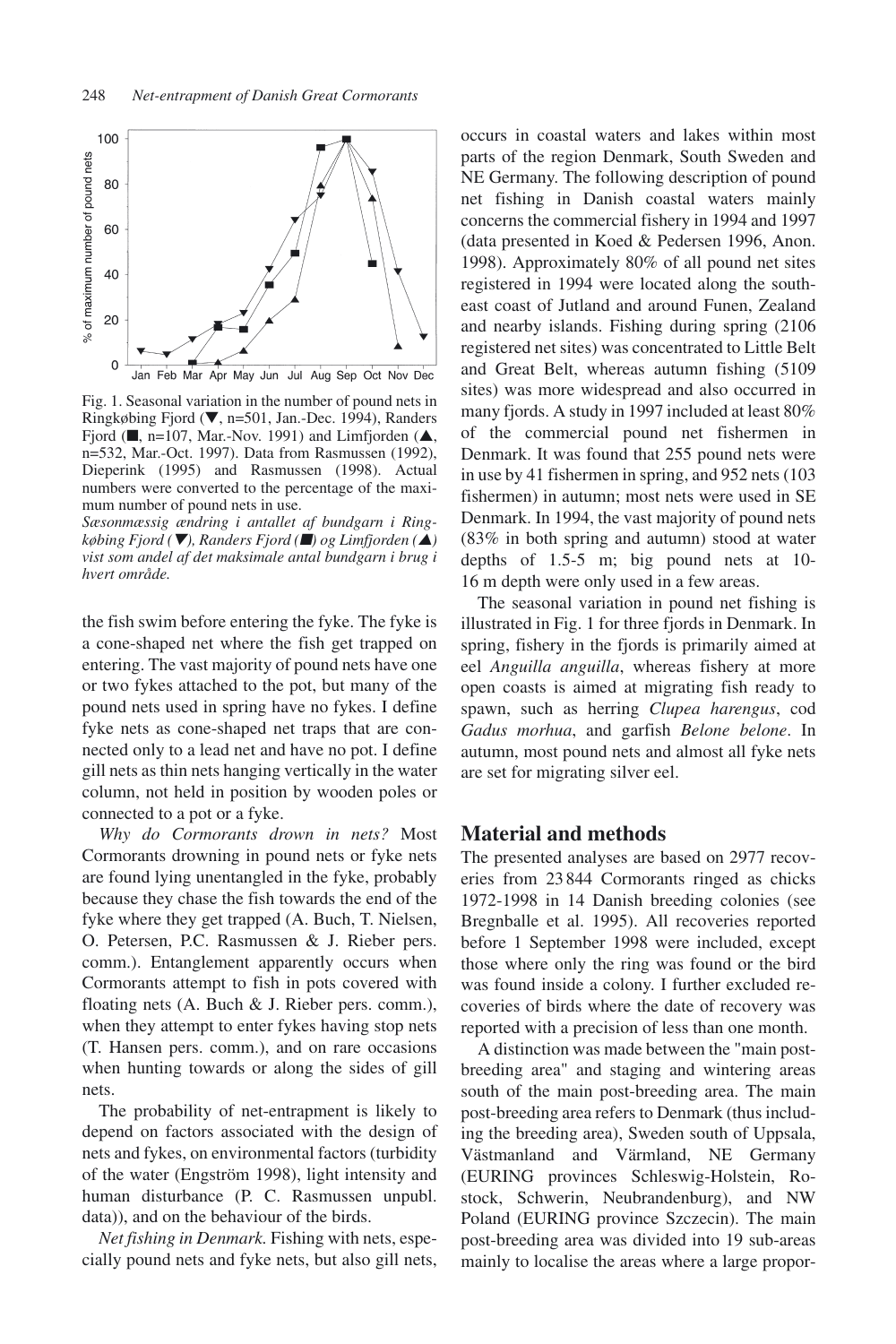| Tab. 1. The percentage of Cormorants recovered drowned in their first vear of life or as older birds in the main post- |
|------------------------------------------------------------------------------------------------------------------------|
| breeding area and in the staging and wintering areas farther south; n denotes the number of recoveries.                |
| Procenten af Skarver genfundet druknet i fiskeredskaber i første leveår hhv. som voksne i Danmark, Sverige og NØ       |
| Tyskland og i sydligere raste- og overvintringsområder; n angiver antallet af genfund.                                 |

| Recovery region<br>Genfundsområde | First-year birds<br>Unge Skarver |             | Older birds<br>Voksne Skarver |             |  |
|-----------------------------------|----------------------------------|-------------|-------------------------------|-------------|--|
|                                   | $\%$                             | $\mathbf n$ | $\%$                          | $\mathbf n$ |  |
| Main post-breeding area           |                                  |             |                               |             |  |
| Danmark, Sverige og NØ Tyskland   | 56.1                             | 1091        | 30.8                          | 643         |  |
| Denmark                           | 51.7                             | 721         | 25.8                          | 472         |  |
| NE Germany NØ Tyskland            | 65.8                             | 243         | 38.9                          | 126         |  |
| South Sweden S Sverige            | 59.8                             | 97          | 37.9                          | 29          |  |
| Staging and wintering areas       |                                  |             |                               |             |  |
| Raste- og overvintringsområder    | 16.5                             | 601         | 14.3                          | 642         |  |

tion of Cormorants were likely to drown; these sub-areas are defined in Bregnballe & Rasmussen (in press). The staging and wintering areas south of the main post-breeding area were divided into ten areas, corresponding to areas IV-XIII in Bregnballe et al. (1997).

In all comparisons, except for the comparison of staging and wintering areas, significant differences were observed in the proportion of birds drowned and recovered in their first year of life (recovered before 31 May in the year after ringing; referred to as first-year birds) and birds recovered when older than one year (referred to as older birds). I therefore treated these two age groups separately.

To ensure that the proportion drowned was calculated from at least 20 recoveries, I pooled data from adjacent months or sub-areas where necessary. I began with January and lumped data from January with those from February etc. until the sample size reached at least 20 recoveries. I pooled data from different sub-areas if these were adjacent and fairly similar in type of habitat where most Cormorants had been recovered.

# **Results**

The overall proportion of Danish-ringed Cormorants recovered dead and reported drowned was higher among first-year birds than among older birds (42.0% vs 22.6%, n=1692 and n=1285, respectively). Other important causes of mortality were "shot" (15.2% for first-year birds and 20.9% for older birds) and "found dead" (38.0% and



Fig. 2. Seasonal variation in the occurrence of drowning in fishing gear of first-year and older Cormorants ringed in Denmark and recovered in the main post-breeding area including Denmark, South Sweden and NE Germany. Lines (right axis) show the proportion drowned of those recovered; bars show numbers recovered drowned. *Sæsonmæssig variation i forekomsten af Skarver*

*genmeldt som druknede i fiskeredskaber i første leveår hhv. som voksne i Danmark, Sverige og NØ Tyskland. Linierne viser procenten druknet af de, som blev genmeldt, og søjlerne viser antallet genmeldt druknet.*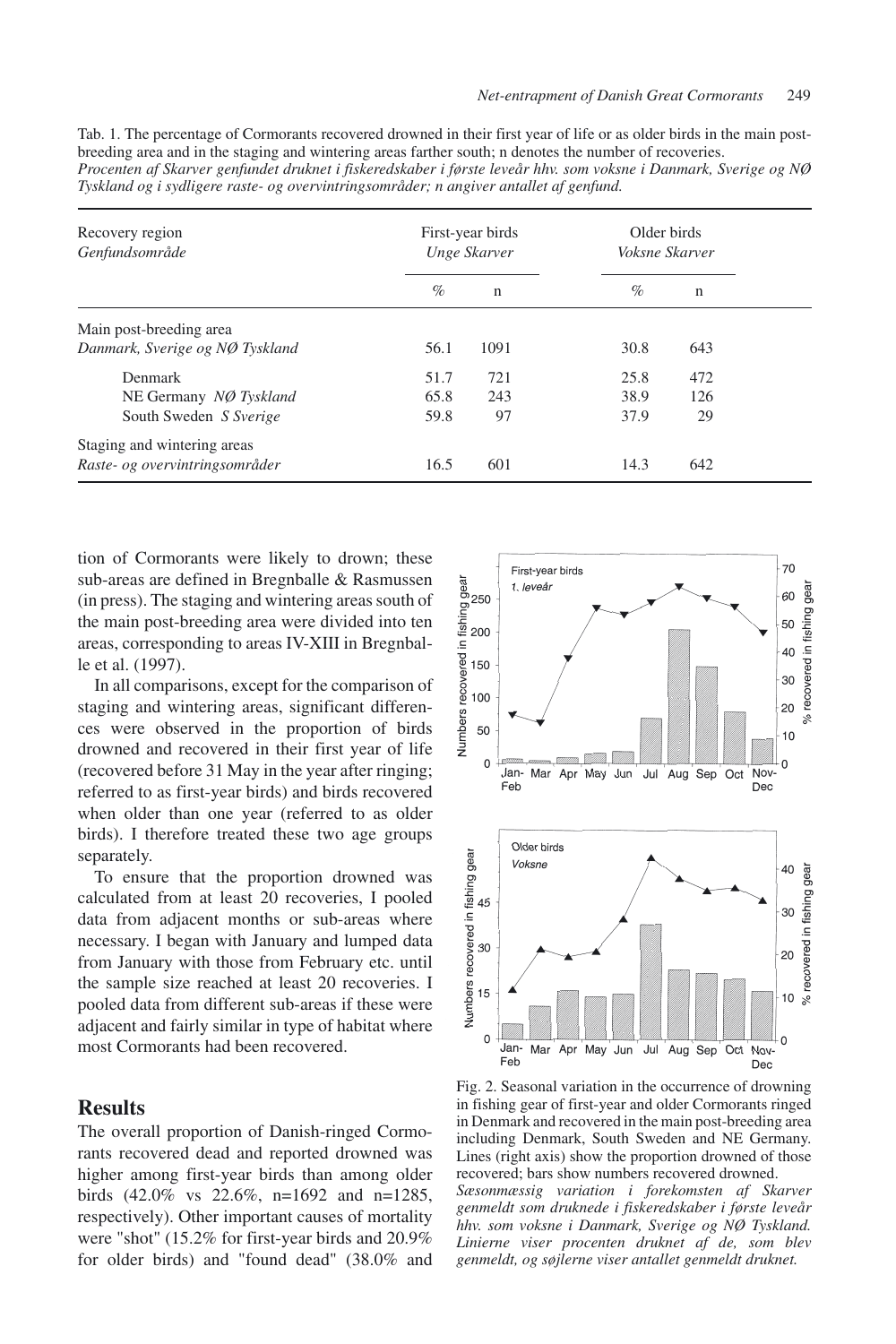

Fig. 3. Sites within the main post-breeding area where Danish-ringed Cormorants were reported drowned in fishing gear.

*Lokaliteter i Danmark, Sverige og NØ-tyskland, hvor danskmærkede Skarver er rapporteret druknet i fiskeredskaber.*

50.5%, respectively). The "found dead" category is a heterogeneous group and undoubtedly includes some birds that actually drowned.

*The main post-breeding area.* The proportion of first-year Cormorants reported drowned in fishing gear was high in Denmark, NE Germany and South Sweden (Tab. 1), being highest (53-63%) from late spring to early winter (Fig. 2). Among older birds, the proportion drowned increased from 12% in late winter to a maximum of 43% in July and remained high until early winter (Fig. 2). The proportion drowned was very low in February both among first-year birds (6%, n=17) and older birds (6%, n=32).

Cormorants were recovered drowned in fishing gear in lakes as well as along coasts in most parts of Denmark, NE Germany and South Sweden, though not in the Wadden Sea area and only at a few localities in interior Sweden (Fig. 3).

The percentage drowned varied from 15% to 85% among sub-areas in the main post-breeding area (Fig. 4). Among first-year birds, drowning was particularly frequent (>50%) in interior Scania, West Jutland, North Zealand, Great Belt, Neubrandenburg, Rostock, Schwerin, and NW Poland (Fig. 4). The geographical variation among older birds differed from that of first-year birds, mainly in a low percentage drowned in Great Belt (Fig. 4).

*The staging and wintering areas.* The overall proportion of Cormorants reported drowned in fishing gear in the staging and wintering areas was almost equal for the two age-groups and markedly lower than in the main post-breeding area (Tab. 1). The monthly percentage of first-year birds recovered drowned was lowest between November and March (11-14%) and highest between April and October (24-40%). Among older birds the percentage ranged from 10% to 21%, being highest during July-September. The staging and wintering areas with the highest proportion of drowned birds among those recovered were the Netherlands (29%, n=172), Germany (20%, n=95), and Switzerland (24%, n=123) (Fig. 5).

## **Discussion**

#### **The proportion recovered drowned**

This study documents that drowning in fishing gear is a frequent cause of mortality among



Fig. 4. Percentage of Danish-ringed Cormorants reported drowned in fishing nets of those recovered within subareas of the main post-breeding area. See Bregnballe & Rasmussen (in press) for definition of sub-areas. Firstyear birds: n=24-189; older birds: n=21-198.

*Procenten af genfundne danske Skarver rapporteret druknet i fiskeredskaber inden for delområder i Danmark, Sverige og NØ Tyskland. Delområdernes afgrænsning er vist på kort i Bregnballe & Rasmussen (in press).*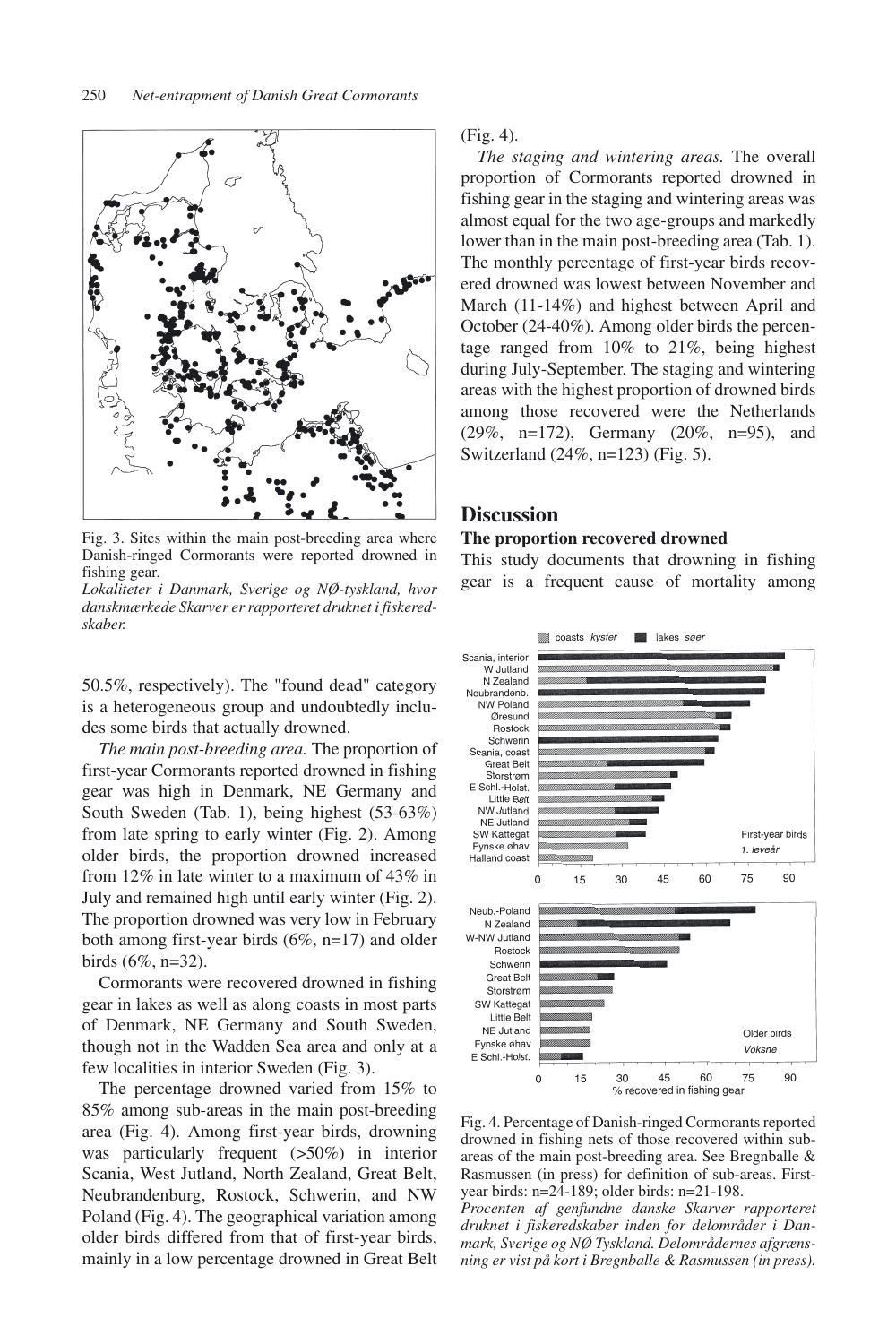

Fig. 5. Percentage of Danish-ringed Cormorants reported drowned in fishing nets in staging and wintering areas in Europe south of the main post-breeding area. Numbers denote total numbers recovered. First-year birds and older birds are combined because no age-related differences were found. See Bregnballe et al. (1997) for definition of areas.

*Procenten af genfundne unge og voksne danske Skarver rapporteret druknet i fiskeredskaber i raste- og overvintringsområder syd for Danmark, Sverige og NØ-tyskland. Tallene angiver antal genfund. Der blev ikke skelnet mellem unge og voksne Skarver.*

cormorants appearing along coasts or in lakes in Denmark, NE Germany and South Sweden. The proportion recorded drowned was higher in the main post-breeding area than in the southerly staging and wintering areas, but lower than recorded in a Norwegian population of the Atlantic subspecies *P. c. carbo* (81%, Follestad & Runde 1995). However, the "found dead" proportion was very low among cormorants ringed in Norway, whereas it was high among the Danish-ringed Cormorants. Presumably, a cormorant dying at sea



Fig. 6. Approximate seasonal variation in numbers of Cormorants drowned in fishing gear in the main postbreeding area expressed as percent drowned per month of all drowned birds (numbers for age-classes in Fig. 2 combined).

*Sæsonmæssig variation i antallet af Skarver druknet i fiskeredskaber i Danmark, Sverige og NØ Tyskland (tal fra Fig. 2 omregnet til procent af det totale antal druknede Skarver).*

or near the coast is more likely to be found in Denmark or NE Germany than along the coast of Norway. Drowning as a cause of mortality may therefore be just as important in Denmark, South Sweden and NE Germany as it is in Norway.

# **Seasonal variation**

The number of Cormorants of Danish origin estimated to drown in the main post-breeding area increases markedly from June to August and then gradually declines (Fig. 6). This pattern is not surprising considering that most young birds start foraging on their own between late June and mid-July and that both young and older birds make extensive use of Denmark and NE Germany in the post-breeding season (Bregnballe & Rasmussen in press). Furthermore, foreign cormorants are present in the region in much higher numbers in late summer and autumn than in spring (own unpubl. data), and the number of pound nets in use is highest during the same months (Fig. 1). Very likely, therefore, the total number of Cormorants foraging at nets in Denmark, NE Germany and S Sweden is at its highest during July-September.

In terms of intensity of conflict, it is also relevant to estimate the number of Cormorants drowned per net. I therefore combined data from



Fig. 7. Variation during June-October in the number of Cormorants drowned per pound net in fjords in West Jutland and northern Jutland. The index was calculated as the ratio between the average of the curves in Fig. 6 and Fig. 1, scaled to peak at a value of one. January-May were excluded because insufficient data were available from open coasts, where pound net fishing is more common in spring than it is in fjords.

*Variation i antal Skarver druknet pr bundgarn i fjorde i Vestjylland og det nordlige Jylland fra juni til oktober. Indekset er beregnet ved at dividere den sæsonmæssige variation i "antal" druknede skarver (Fig. 6) med "antal" bundgarn (Fig. 1), og derefter skalere til en maksimumværdi på 1.*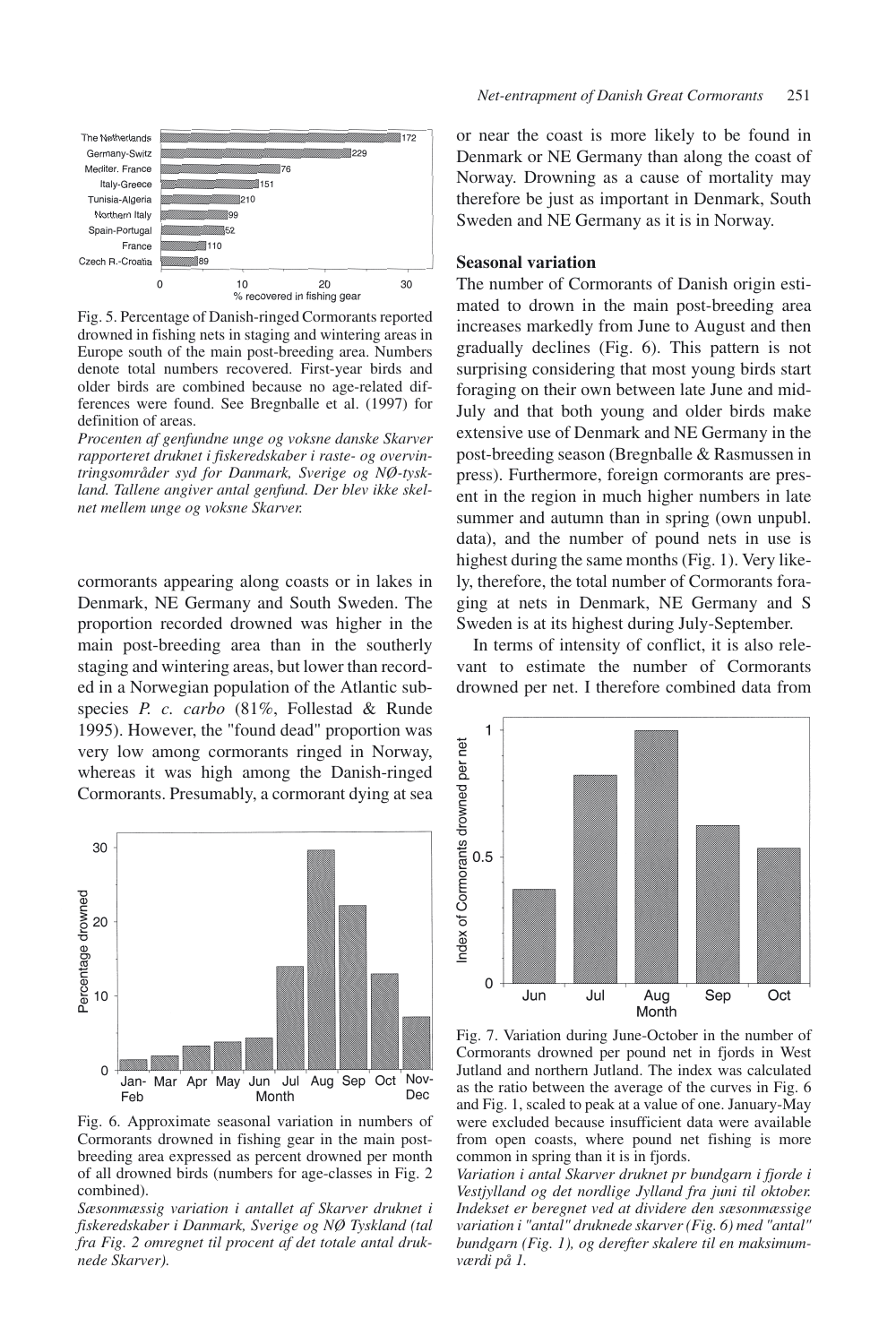Fig. 1 and Fig. 6 to obtain Fig. 7 which predicts that, overall, pound net fishermen in Denmark should find the highest number of (Danish) Cormorants drowned per net during July-August, i.e. in the first half of the main period of pound net fishing in Denmark (compare Fig. 7 with Fig. 1). This prediction is generally confirmed by information obtained from pound net fishermen.

It is noteworthy that July was the month with the highest number and highest proportion of older Cormorants recovered drowned (Fig. 2). Older birds are expected to forage more and take larger risks in June-July when they provide food for their young. This may lead to an increase in fishing activity at pound nets near the colonies. One fisherman, having pound nets 0.5-4 km from a large Cormorant colony in SE Denmark, reported injuries of fish to be at a maximum in July (T. Hansen pers. comm.).

#### **Geographical variation in conflict**

The present analysis suggests that conflicts with net fishing are likely to occur in most parts of the breeding area, throughout the main post-breeding area, and in some of the staging and wintering areas, whereas only a small proportion of the Cormorants recovered in France, Portugal, Spain, the Mediterranean and East Central Europe were reported drowned in fishing gear (Fig. 5). Since a large proportion of the Danish Cormorants winter in these areas (Bregnballe et al. 1997), I predict that there is no or little conflict with net fishing in the majority of the feeding areas exploited in late autumn and winter.

It seems reasonable to suggest that areas with a high proportion of drowned Cormorants are areas where conflicts between Cormorants and net fishing are likely to exist. Conflicts should thus be found in some freshwater lakes in South Sweden, North Zealand and NE Germany (Fig. 3, 4) and along coasts and in fjords in most parts of the main post-breeding area, in particular in West Jutland and parts of NE Germany.

It is important to realise that within each of the sub-areas identified as places where conflicts are likely to exist, there will be variation in the intensity of conflict among localities and among particular pound nets. This can be illustrated by two examples. First, the present study identified interior Scania as an area with conflicts (Fig. 4), but Engström (1998) concluded that problems caused by Cormorants in fishing gear were restricted to a few localities only. Second, in Randers Fjord, NE Jutland, P. C. Rasmussen (unpubl. data) found the number of Cormorants drowned per pound net to range from none in nets standing at a depth of 3-4 m in high-current areas with regular traffic of boats, to a maximum of 0.75 per day in the shallow parts of the fjord (data from August). These examples illustrate how the occurrence of Cormorants at nets can vary on a very local scale. This was confirmed by Bildsøe & Jensen (1997), who found the number of Cormorants visiting pound nets (placed at different sites in Little Belt) to range from an average of 28 to 99 per net and day. Bildsøe & Jensen (l.c.) showed that large nets with large numbers of fish in the pot attracted many more Cormorants than did small nets with fewer fish (the average per day ranged from 8 Cormorants per small pound net to 267 per large net). The conclusion is that the occurrence of foraging Cormorants at pound nets varies at all geographical levels.

# **Migration route: implication for risk of drowning**

According to the present study, the probability of encountering nets depend on where Cormorants appear in late summer, autumn and winter. For example, a first-year bird that migrate to Neubrandenburg to forage in August, then to Markermeer in the Netherlands in October, and finally to Switzerland in December will visit areas where 81%, 79% and 24% of the recovered Cormorants were recorded drowned in nets (n=47, 19 and 39, respectively). A less risky route would be from the coast of SW Sweden (19% drowned, n=26), along rivers through eastern Central Europe (5% drowned, n=40) to northern Italy (12% drowned, n=59). We know that individuals differ in their tendency to forage at pound nets and that there are site-to-site variation in risks of drowning within areas, but the examples suggest that certain migration routes are likely to be "safer" than others in terms of risk of net mortality.

## **Acknowledgments**

The analysis of recoveries would not have been possible but for the great efforts by the ringers, in particular Flemming Christensen, Jens Gregersen, Lars Abrahamsen, Max Nitschke and Kaj Halberg. I thank Hardy Bruun, Allan Buch, Tom Hansen, Tom Nielsen, Ole Petersen, Peter Clausager Rasmussen og Jørgen Rieber for valuable first-hand information about pound net fishing and net-entrapment of Cormorants. I also thank Tau Rasmussen for assisting in preparing data files and producing maps with distribution of recoveries. Thanks to Morten Frederiksen and David Carss who read and commented upon the manuscript. The ringing was financed by the National Forest and Nature Agency. I thank the Copen-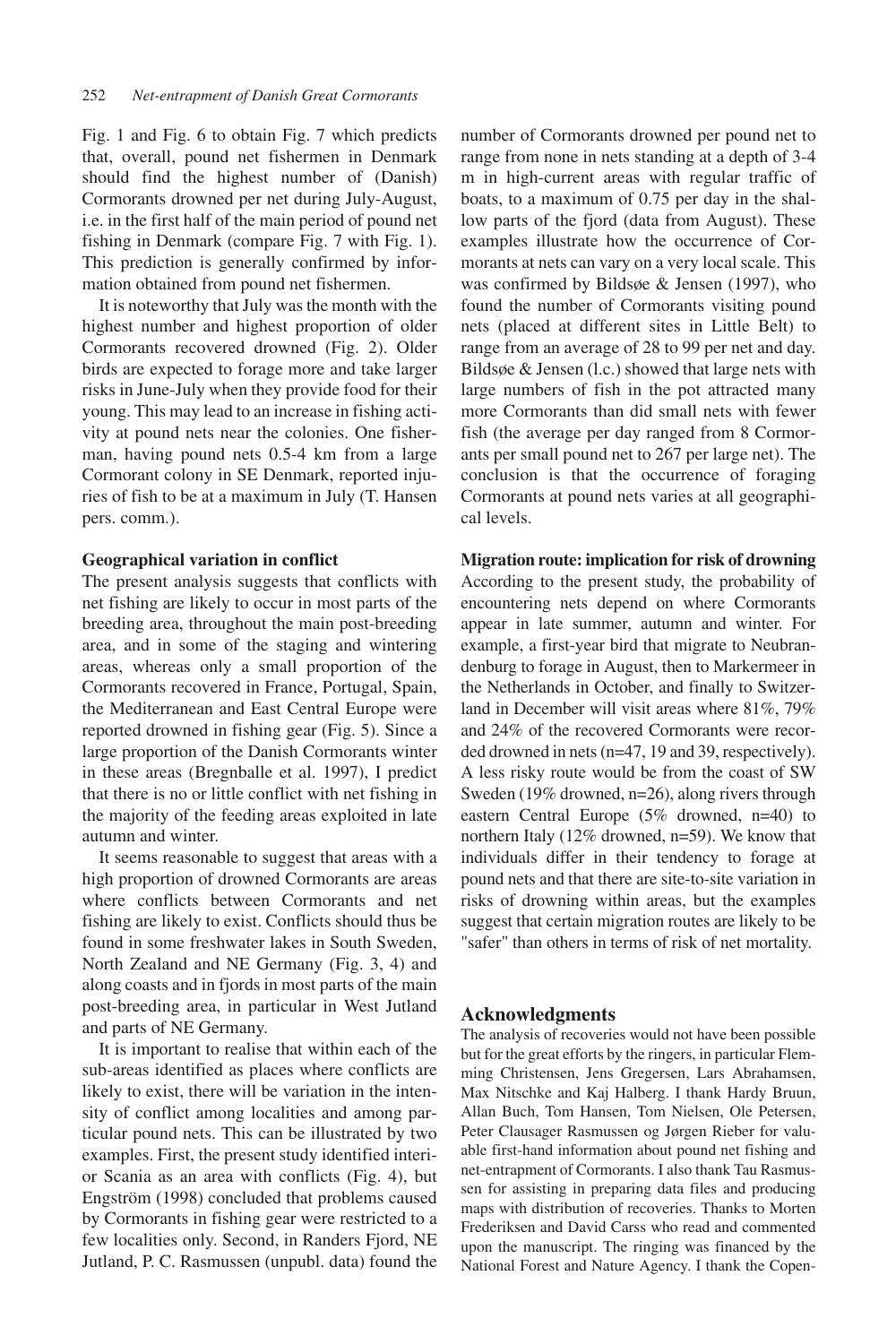

Great Cormorant. Photo: John Larsen. *Store mængder Skarver drukner i fiskeredskaber, når de jager fisk ved nettene eller inde i ruser.*

hagen Ringing Centre for handling the recoveries and for providing data files on recoveries.

#### **Resumé**

## **Hvor og hvornår på året drukner danske Skarver i fiskeredskaber?**

Skarvens *Phalacrocorax carbo* fødesøgning i og omkring bundgarn, nedgarn og ruser (herefter omtalt som bundgarn) har givet anledning til problemer med fiskeriet i mange områder i Europa. Problemerne med Skarverne er ikke lige store i alle områder, og i forbindelse med forvaltning er det relevant at skabe overblik over, hvor og hvornår på året Skarverne i særlig grad giver anledning til konflikter med fiskeriet. Antallet af Skarver, der søger føde i bundgarn, kan variere meget mellem de enkelte bundgarn, bl.a. afhængigt af garnenes størrelse og antallet af fisk i forgården og fanggården. Bildsøe & Jensen (1997) registrerede en variation fra i gennemsnit 8 til 267 fødesøgende Skarver pr bundgarn pr dag, og ved enkelte bundgarn registreredes besøg af op til 700 individer pr dag. Da registreringen af fødesøgende Skarver ved bundgarn er meget ressourcekrævende, er det relevant at undersøge, om der kan findes indirekte metoder til at belyse den geografiske og tidsmæssige variation i forekomsten af fødesøgende Skarver ved bundgarn.

I denne artikel bruger jeg genfund af ringmærkede danske Skarver til at belyse, hvornår på året og i hvilke områder Skarver i særlig grad drukner i fiskeredskaber. Jeg undersøger desuden, om det er muligt at udpege årstider og områder, hvor danske Skarver i særlig grad er i konflikt med bundgarnsfiskeriet. Jeg anvendte 2977 genfund af Skarver ringmærket 1972-1998 i 14 danske kolonier og genfundet inden 1. september 1998. I analysen af den geografiske fordeling af genfund inddelte jeg Danmark, Sydsverige og NØ Tyskland i 19 delområder, og det øvrige Europa i 13 områder.

Blandt Skarverne genfundet i første leveår og som ældre blev hhv. 42% (n=1692) og 23% (n=1285) rapporteret druknet i fiskeredskaber. De øvrige vigtige dødsårsager var "fundet død" (38% og 51%) og "skudt" (15% og 21%). Andelen af Skarver rapporteret druknet var højere i Danmark, Sverige og NØ Tyskland end i det øvrige Europa (Tab. 1). I Danmark, Sverige og NØ Tyskland var procenten af druknede Skarver højst fra maj-juni til november-december (Fig. 2), hvilket i store træk også var tilfældet i det øvrige Europa. Skarver blev genfundet druknet i fiskeredskaber i de fleste egne af Danmark, Sverige og NØ Tyskland, dog ikke i Vadehavsområdet og kun få steder i Sverige (Fig. 3). Andelen rapporteret druknet oversteg 50% i Vestjylland, Storebælt, Rostock, NV Polen, Schwerin, Neubrandenburg, det indre Skåne og Nordsjælland (Fig. 4). I de fire sidstnævnte delområder blev alle eller hovedparten fundet druknet i ferskvandssøer (Fig. 4). I de sydligere områder var andelen af druknede højst i Holland (29%), Tyskland (20%) og Schweiz (24%). Se også Fig. 5.

Det estimerede antal druknede Skarver i Danmark, Sverige og NØ Tyskland (Fig. 6) steg markant fra juni til